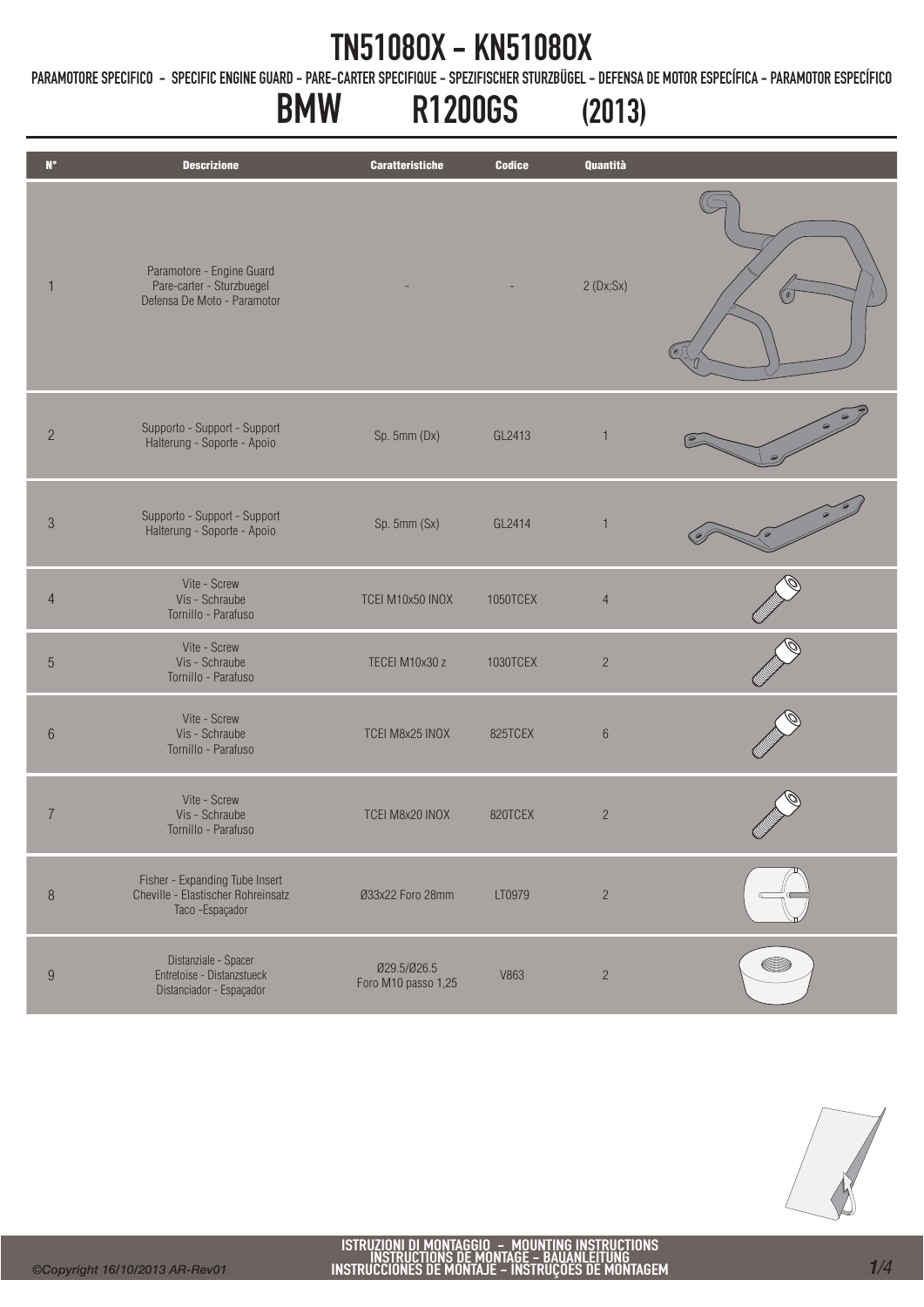PARAMOTORE SPECIFICO - SPECIFIC ENGINE GUARD - PARE-CARTER SPECIFIQUE - SPEZIFISCHER STURZBÜGEL - DEFENSA DE MOTOR ESPECÍFICA - PARAMOTOR ESPECÍFICO

#### BMW R1200GS (2013) N° Descrizione Caratteristiche Codice Quantità Rondella - Washer 10 Rondelle - Scheibe Ø10 INOX 10RONX 6 Arandela - Arruela Rondella - Washer  $\circledcirc$ 11 Rondelle - Scheibe Ø8 INOX 8RONX 8 Arandela - Arruela 12 Dado - Bolt - Ecrou Dado Auto Bloccante Dado Auto Bioccante<br>Flangiato M8 INOX 8DADIAFLNX 6 Mutter - Tuerca - Porca



ISTRUZIONI DI MONTAGGIO - MOUNTING INSTRUCTIONS INSTRUCTIONS DE MONTAGE - BAUANLEITUNG INSTRUCCIONES DE MONTAJE - INSTRUÇÕES DE MONTAGEM *<sup>2</sup>/4*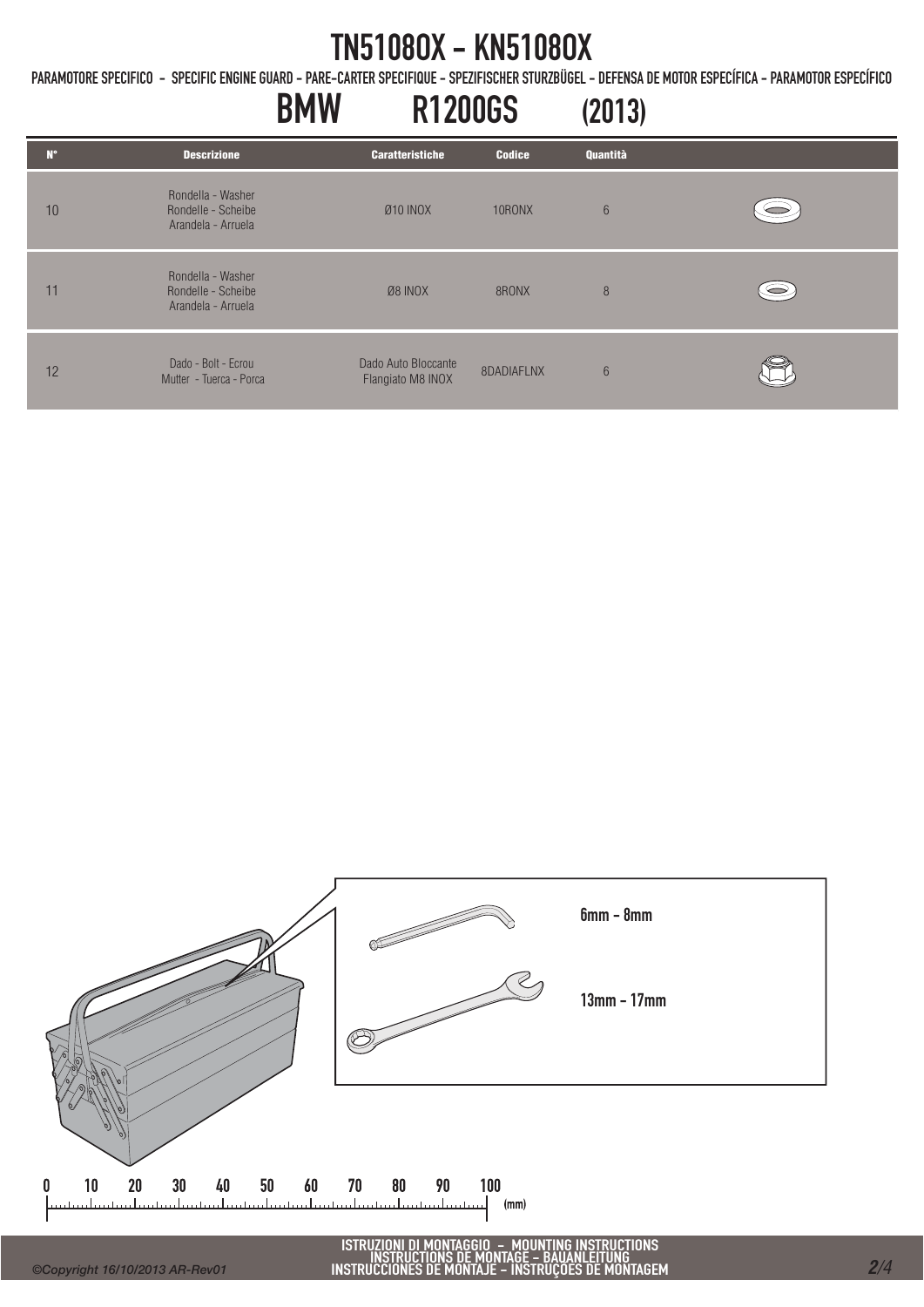PARAMOTORE SPECIFICO - SPECIFIC ENGINE GUARD - PARE-CARTER SPECIFIQUE - SPEZIFISCHER STURZBÜGEL - DEFENSA DE MOTOR ESPECÍFICA - PARAMOTOR ESPECÍFICO

BMW R1200GS (2013)

# $($   $\left($   $\right)$ A C  $\overline{O}$ B